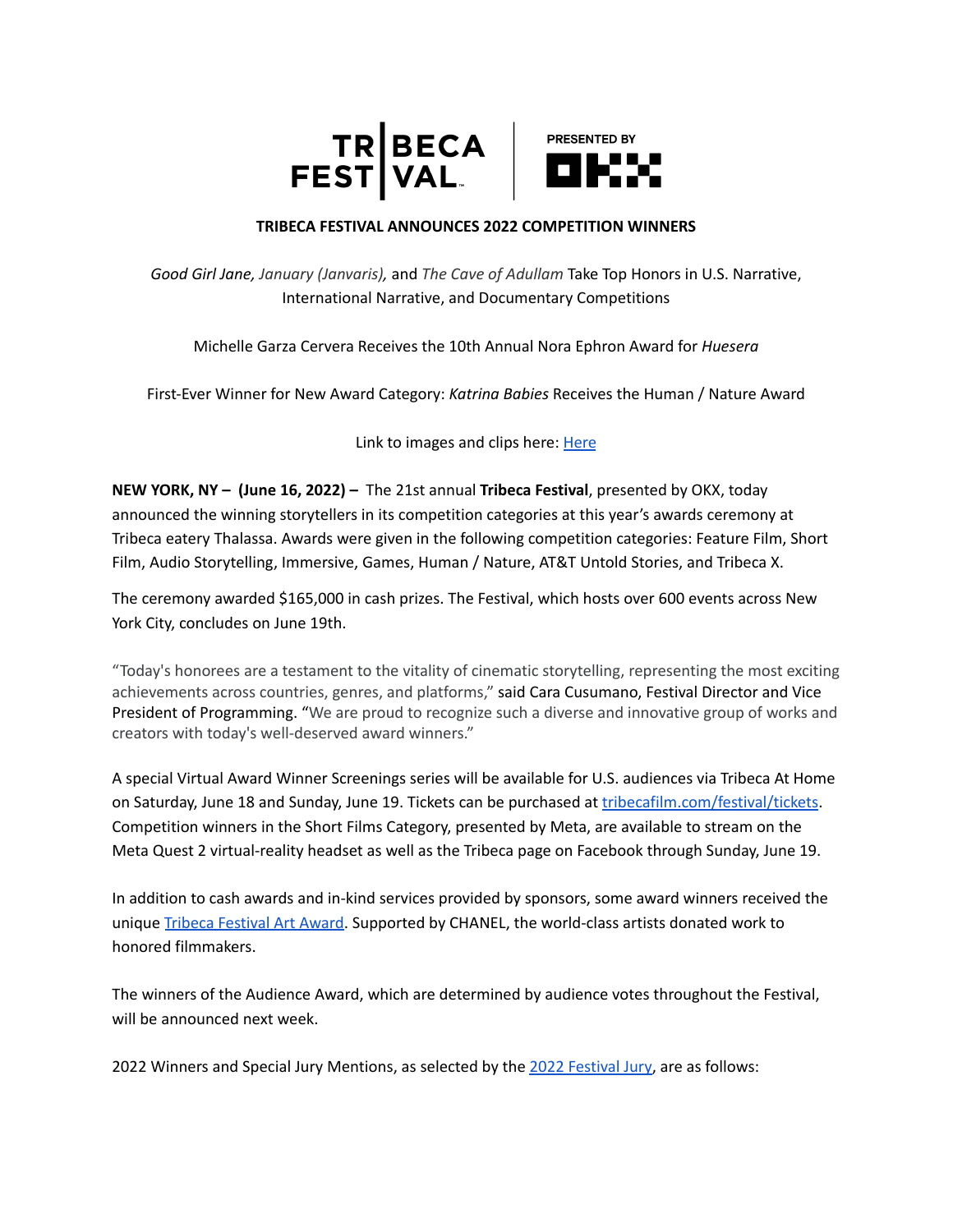# **U.S. NARRATIVE COMPETITION**

**The Founders Award for Best U.S. Narrative Feature:** *Good Girl Jane*, (United States) – World Premiere, presented by OKX. Bullied out of private school and at odds with her divorced parents, lonely high schooler Jane spirals out of control after falling in with a hard-partying crowd and becoming smitten with a dangerously charismatic bad boy. Directed and written by Sarah Elizabeth Mintz. Produced by Fred Bernstein, Dominique Telson, Lauren Pratt, Sarah Elizabeth Mintz, Simone Williams. With Rain Spencer, Patrick Gibson, Andie MacDowell, Odessa A'Zion, Olan Prenatt, Eloisa Huggins. The winner receives \$20,000.

**Best Screenplay in a U.S. Narrative Feature: Ben Snyder and Elizabeth Rodriguez for** *Allswell*, (United States) – World Premiere. Three Nuyorican sisters navigate the daunting life challenges of single motherhood, career, and family, all while finding humor and solace within the bonds of sisterhood in this absorbing dramedy. Directed and written by Ben Snyder, and written by Elizabeth Rodriguez. Produced by Gia Walsh, Elizabeth Rodriguez, Vince Jolivette, Ben Snyder, Ari Issler, Paul Jarrett, Kara Baker. With Elizabeth Rodriguez, Liza Colon-Zayas, Daphne Rubin-Vega, Felix Solis, Max Cassella, Michael Rispoli, Shirley Rodriguez, MacKenzie Lansing, and J. Cameron Barnett. The winner received \$2,500.

**Best Cinematography in a U.S. Narrative Feature: Azuli Anderson for** *Next Exit*, (United States) – World Premiere. In a world where ghosts are real and front-page news, a controversial new medical procedure allows people to peacefully kill themselves. In the midst of this breakthrough, two strangers travel cross country together to end their lives, only to unexpectedly find what they've been missing along the way. Directed and written by Mali Elfman. Produced by Derek Bishé, Narineh Hacopian. With Katie Parker, Rahul Kohli, Rose McIver, Karen Gillan, Tongayi Chirisa, Diva Zappa.

**Best Performance in a U.S. Narrative Feature: Rain Spencer in** *Good Girl Jane*, (United States) – World Premiere. Bullied out of private school and at odds with her divorced parents, lonely high schooler Jane spirals out of control after falling in with a hard-partying crowd and becoming smitten with a dangerously charismatic bad boy. Directed and written by Sarah Elizabeth Mintz. Produced by Fred Bernstein, Dominique Telson, Lauren Pratt, Sarah Elizabeth Mintz, Simone Williams. With Rain Spencer, Patrick Gibson, Andie MacDowell, Odessa A'Zion, Olan Prenatt, Eloisa Huggins.

**Special Jury Mention for Best Performance in a U.S. Narrative Feature: Liz Carbel Sierra in** *God's Time*, (United States) – World Premiere. A heart-racing, NYC-set dark comedy that sees two best bros in recovery for addiction trying to prevent the potential murder of their mutual crush's ex-boyfriend. Directed and written by Daniel Antebi. Produced by Emily Korteweg, Andrew Hutcheson, Reid Hannaford. With Ben Groh, Dion Costelloe, Liz Caribel Sierra, Jared Abrahamson, Christiane Seidel.

## **INTERNATIONAL NARRATIVE COMPETITION**

**Best International Narrative Feature:** *January (Janvaris)*, (Latvia, Lithuania, Poland) – World Premiere. An aspiring filmmaker tries to search for who he is against the backdrop of Latvian independence in this dark but dreamy coming-of-age story. Directed by Viesturs Kairiss. Written by Viesturs Kairiss, Andris Feldmanis, Livia Ulman. Produced by Inese Boka-Grūbe, Gints Grūbe. With Kārlis Arnolds Avots, Alise Danovska, Sandis Runge, Baiba Broka, Aleksas Kazanavičius, Juhan Ulfsak. In Latvian, Lithuanian, Russian, with English subtitles. The winner received \$20,000.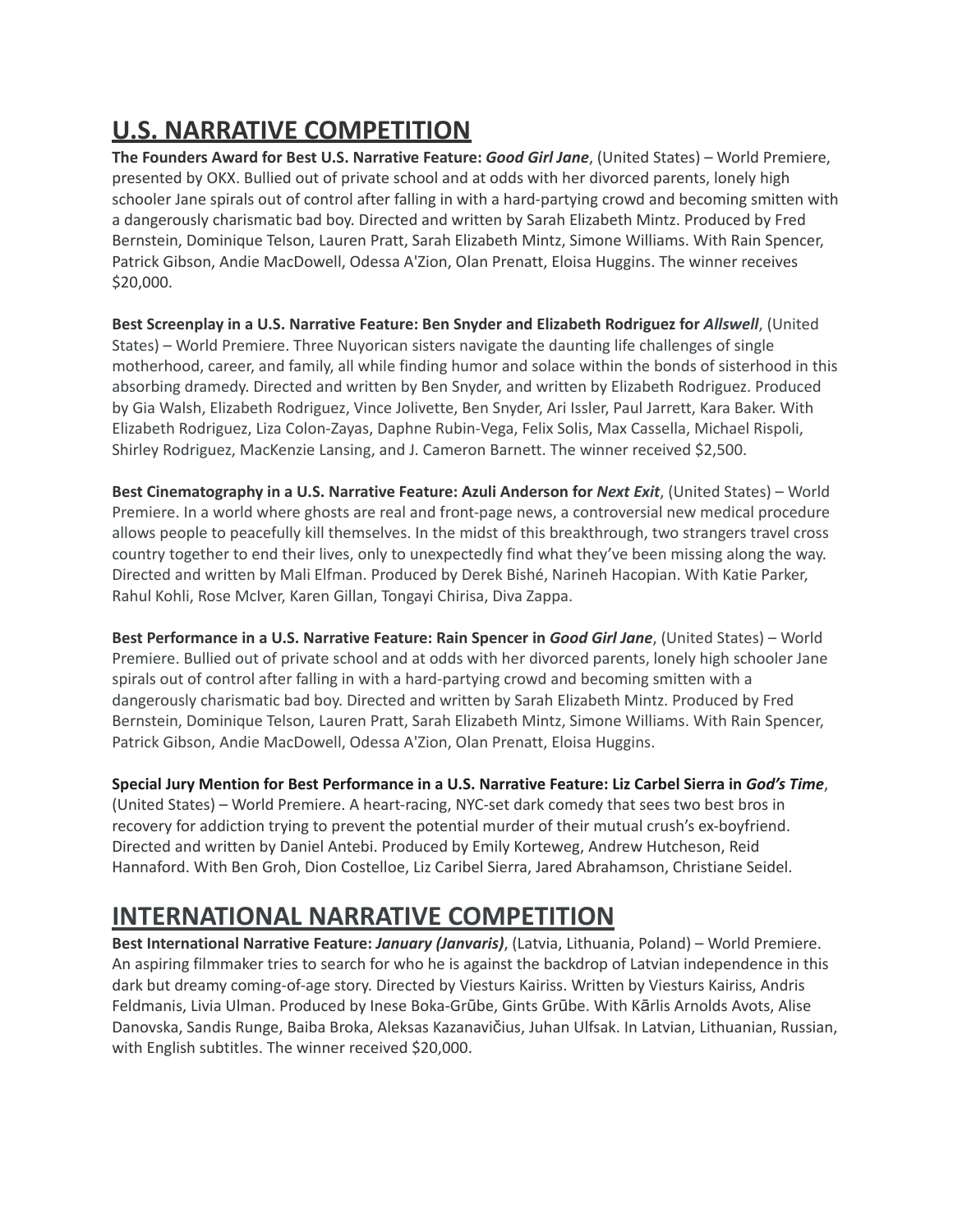**Best Screenplay in an International Narrative Feature: Martín Boulocq and Rodrigo Hasbún for** *The Visitor*, (Bolivia, Uruguay) – World Premiere. In the atmospheric and visually-compelling drama *The Visitor*, an ex-convict returns home in search of a new life and a chance to reconnect with his estranged young daughter, only to be met with resistance from his father-in-law – an influential pastor in the Evangelical community in town. Directed by Martín Boulocq. Written by Martín Boulocq, Rodrigo Hasbún. Produced by Andrea Camponovo, Alvaro Olmos. With Enrique Aráoz, César Troncoso, Mirella Pascual, Svet Ailyn Mena, Romel Vargas, Teresa Gutiérrez. In Spanish with English subtitles. The winner received \$2,500.

**Best Cinematography in an International Narrative Feature: Jan Mayntz for** *We Might As Well Be Dead (Wir könnten genauso gut tot sein)*, (Germany, Romania) – International Premiere. The disappearance of a dog and the sudden isolation of a security guard's daughter start a bizarre chain of events in an apartment complex obsessed with keeping up appearances. Directed by Natalia Sinelnikova. Written by Natalia Sinelnikova, Viktor Gallandi. Produced by Julia Wagner. With Ioana Iacob, Pola Geiger, Jörg Schüttauf, Şiir Eloğlu, Moritz Jahn, Susanne Wuest, Knut Berger, Mina Özlem Sağdıç. In German, Polish with English subtitles.

**Best Performance in an International Narrative Feature: Dorota Pomykala for** *Woman on a Roof*, (Poland, France, Sweden) – World Premiere. One morning a 60-year-old midwife does something extremely unexpected, which breaks her family and life apart. Inspired by a true story, this is a complex character portrayal told with outstanding cinematic realism. Directed and written by Anna Jadowska. Produced by Maria Blicharska. With Dorota Pomykala, Bogdan Koca, Adam Bobik. In Polish with English subtitles.

### **DOCUMENTARY COMPETITION**

**Best Documentary Feature:** *The Cave of Adullam*, (United States) – World Premiere. Living by the mantra 'it's easier to raise boys than to repair broken men', martial arts sensei Jason Wilson tenderly guides his often-troubled young Detroit students with a beautifully effective blend of compassion and tough love. Directed by Laura Checkoway. Produced by Laurence Fishburne, Helen Sugland, Roy Bank, Joe Plummer, Laura Checkoway. With Jason Wilson, Kevin L. Collins Jr., Gabriel Davenport, Daniel White, Tamarkus Williams. The winner receives \$20,000.

**Best Cinematography in a Documentary Feature: Boris Levy for** *The Wild One*, (France) – World Premiere. Jack Garfein — Holocaust survivor, theater and film director, key figure in the formation of the Actors Studio — vividly, animatedly, passionately recalls a life where historical tragedy and personal art formed a unique, driving, uncompromising vision. Directed, written, and produced by Tessa Louise-Salomé. With Jack Garfein, Willem Dafoe, Peter Bogdanovich, Irène Jacob, Boby Sotto, Dick Guttman, Blanche Baker, Patricia Bosworth, Foster Hirsch, Geoffrey Horne, Kate Rennebohm. The winner receives \$2,500.

**Best Editing in a Documentary Feature: Christopher McGlynn for** *The Cave of Adullam*, (United States) – World Premiere. Living by the mantra 'it's easier to raise boys than to repair broken men', martial arts sensei Jason Wilson tenderly guides his often-troubled young Detroit students with a beautifully effective blend of compassion and tough love. Directed by Laura Checkoway. Produced by Laurence Fishburne, Helen Sugland, Roy Bank, Joe Plummer, Laura Checkoway. With Jason Wilson, Kevin L. Collins Jr., Gabriel Davenport, Daniel White, Tamarkus Williams. The winner receives \$2,500.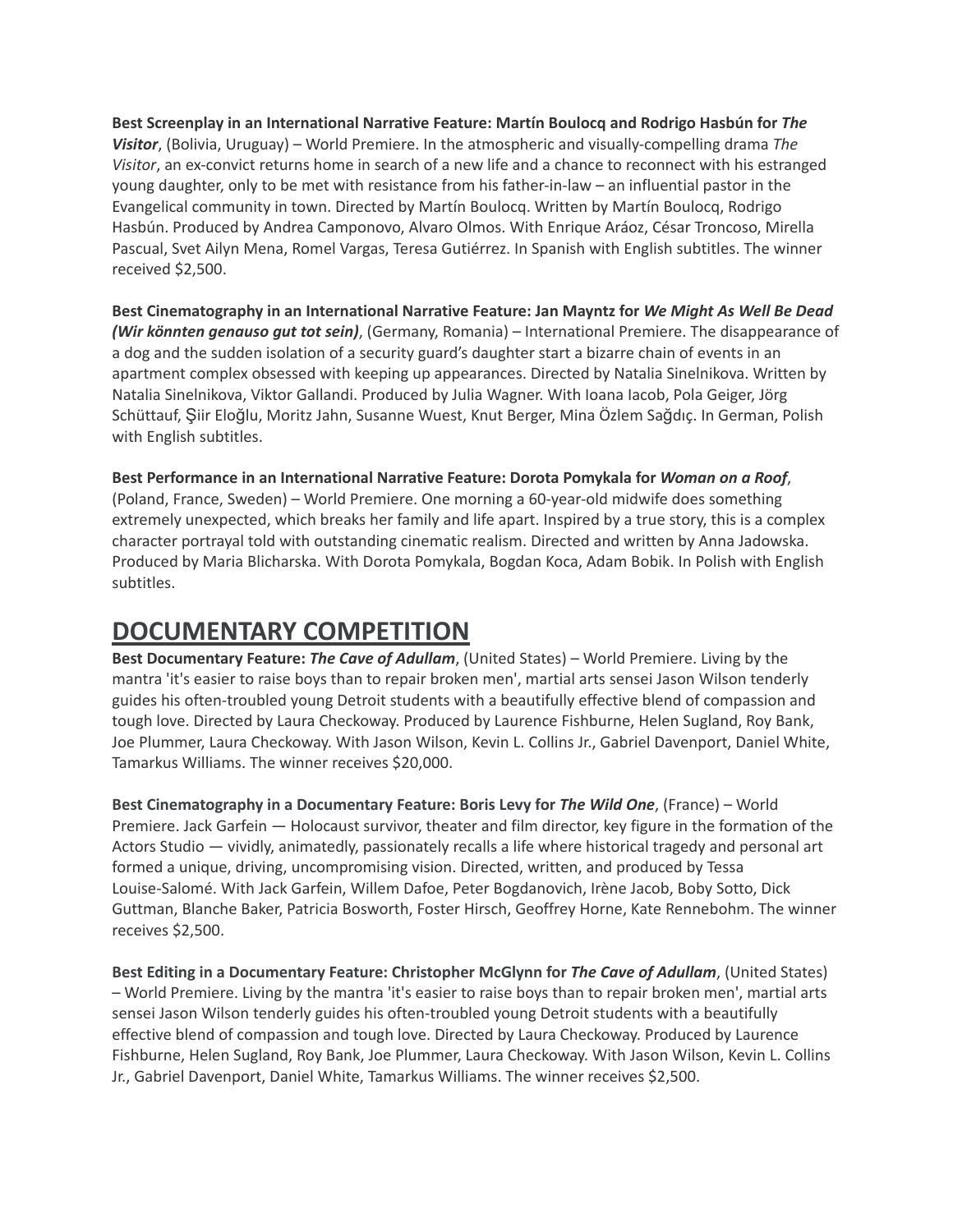# **BEST NEW NARRATIVE DIRECTOR COMPETITION**

**Best New Narrative Director: Michelle Garza Cervera for** *Huesera*, (Mexico) – Feature Narrative, World Premiere. Valeria has long dreamed about becoming a mother. After learning that she's pregnant, she expects to feel happy, yet something's off. Nightmarish visions and an unshakeable paranoia have her questioning what she wants, and an ancient evil spirit may be the cause. Directed by Michelle Garza Cervera. Written by Michelle Garza Cervera, Abia Castillo. Produced by Paulina Villavicencio, Edher Campos. With Natalia Solián, Alfonso Dosal, Mayra Batalla, Mercedes Hernández, Aída López, Martha Claudia Moreno. In Spanish with English subtitles. An XYZ release. The winner receives \$10,000.

**Special Jury Mention for Best New Narrative Director: Floor van der Meulen for** *Pink Moon*, (Italy, Netherlands, Slovenia) – World Premiere. An adult daughter kidnaps her father, whisking him away to a cabin in the snow, hoping to alter his unexpected announcement that he has had enough of life and will end it by his next birthday. Directed by Floor van der Meulen. Written by Bastiaan Kroeger. Produced by Derk-Jan Warrink and Koji Nelissen. With Julia Akkermans, Johan Leysen, Eelco Smits, Anniek Pheifer, Sinem Kavus.

# **BEST NEW DOCUMENTARY DIRECTOR COMPETITION**

**The Albert Maysles Award for Best New Documentary Director: Edward Buckles Jr. for** *Katrina Babies*, (United States) – World Premiere. Katrina Babies is a first-person account of the short-term and long-term devastation wrought by Hurricane Katrina, as told by young people who were between the ages of 3 and 19 when the levees broke. Directed by Edward Buckles Jr.. Written by Edward Buckles Jr., Luther Clement Lam, Audrey Rosenberg. Produced by Edward Buckles Jr., Audrey Rosenberg, Rebecca Teitel. With Miesha Williams, Cierra Chenier, Arnold Burks, Damaris Calliet, Calvin Baxter, Quintina Thomas Green. An HBO Documentary Films release. The winner receives \$10,000.

# **NORA EPHRON COMPETITION**

**Nora Ephron Award: Michelle Garza Cervera for** *Huesera*, (Mexico) – Feature Narrative, World Premiere. Valeria has long dreamed about becoming a mother. After learning that she's pregnant, she expects to feel happy, yet something's off. Nightmarish visions and an unshakeable paranoia have her questioning what she wants, and an ancient evil spirit may be the cause. Directed by Michelle Garza Cervera. Written by Michelle Garza Cervera, Abia Castillo. Produced by Paulina Villavicencio, Edher Campos. With Natalia Solián, Alfonso Dosal, Mayra Batalla, Mercedes Hernández, Aída López, Martha Claudia Moreno. In Spanish with English subtitles. An XYZ release. The winner receives \$20,000.

### **SHORTS COMPETITION**

**Best Narrative Short:** *Night Ride (Nattrikken)*, (Norway) – New York Premiere, Short Narrative. It is a cold night in December. As Ebba waits for the tram, an unexpected turn of events transforms the ride home into something she was not expecting. Directed and written by Eirik Tveiten. Produced by Gaute Lid Larssen, Heidi Arnesen. With Sigrid Husjord, Ola Hoemsnes Sandum, Axel Barø Aasen. In Norwegian with English subtitles. The winner receives \$5,000.

**Best Documentary Short:** *Heart Valley*, (UK, Wales) **–** World Premiere, Short Documentary. Heart Valley follows a day in the life of solitary Welsh shepherd Wilf Davies. Directed by Christian Cargill. Written by Kiran Sidhu. Produced by Christian Cargill, Lily Wakeley, Kiran Sidhu. With Evan Wilf Davies.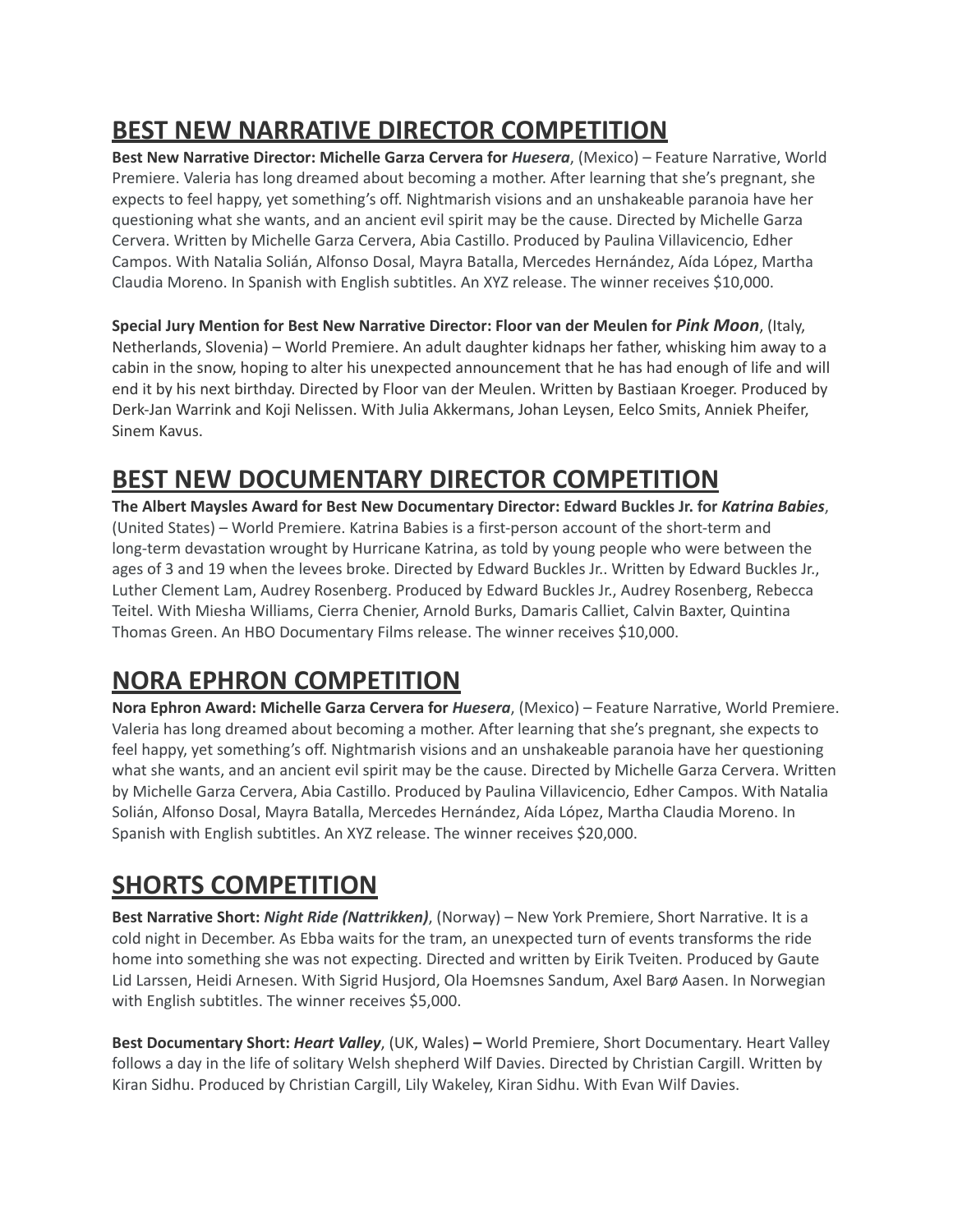**Special Jury Mention for Best Documentary Short:** *Stranger at the Gate*, (United States) – New York Premiere, Short Documentary. A U.S. Marine plots a terrorist attack on a small-town American mosque. His plan takes an unexpected turn when he comes face-to-face with the people he sets out to kill. Directed by Joshua Seftel. Produced by Mohannad Malas, Suzanne Hillinger, Conall Jones, Jeremy Mack, Anna Rowe, Eric Nichols. With Bibi Bahrami, Dr. Saber Bahrami, Dana McKinney, Emily McKinney, Richard "Mac" McKinney, Jomo Williams.

**Best Animated Short:** *More Than I Remember*, (United States) – New York Premiere, Short Animation. Fourteen-year-old Mugeni awakes to the sounds of bombs. As her family scatters to the surrounding forests to save themselves, Mugeni finds herself completely alone. Directed by Amy Bench. Written by Mugeni Ornella, Amy Bench, Carolyn Merriman. Produced by Amy Bench, Carolyn Merriman. With Mugeni Ornella. The winner receives \$5,000.

**Student Visionary:** *Daydreamers*, (Belgium) – North American Premiere, Short Narrative. A father and his daughter are very passionate about motorcycles. An eye condition jeopardizes their shared hobby. Directed by Ante Pask. Written by Ante Pask, Emiel van Wouwe. Produced by Ella Bal, Ante Pask.With Jurgen Delnaet, Flo Martens, Robby Cleiren. In Dutch with English subtitles. The winner receives \$5,000.

## **TRIBECA AUDIO STORYTELLING COMPETITION**

### **Best Audio Storytelling in Nonfiction:** *Mother Country Radicals***.**

In 1970, Bernardine Dohrn declared war on the United States. Now, her son Zayd tells the story of how she was radicalized, and became the most wanted woman in America. Created by Zayd Ayers Dohrn, executive produced by Zayd Ayers Dohrn, Jon Favreau, Sarah Geismer, Lyra Smith, Alison Falzetta, Misha Euceph, with sound design by Arwen Nicks, Stephanie Cohn, Ariana Gharib Lee, and Misha Euceph, and music by Andy Clausen.

### **Special Jury Mention Best Audio Storytelling in Nonfiction:** *I Was Never There***.**

Take a trip into the countercultural movements swirling through West Virginia in the 1970s and 80s. Jamie Zelermyer and her mother Karen investigate the shocking disappearance of their friend Marsha "Mudd" Ferber and explore her evolution from suburban housewife to back-to-the-land hippie to drug-dealing bar owner. As mother and daughter venture deeper into the mystery of Marsha's disappearance, the two process their own history: Jamie reflects on her nontraditional upbringing and Karen reckons with the joyful and complicated consequences of her decisions. Created by Jamie and Karen Zelermeyer, produced by Adesuwa Agbonile, Lindsey Kratochwill, Liz Smith, Alessandra Wollner, edited by Jenny Kaplan and Liz Smith. Executive produced by Jamie Zelermyer, Jenny Kaplan (Wonder Media Network), and Karen Zelermyer, with sound design by Liz Smith.

### **Best Audio Storytelling in Fiction:** *The Hollowed Out***.**

When a journalist returns to her hometown to investigate a suspicious accident involving a friend, she finds fractured relationships and mysterious rumors about what's really going on in her town. Created, written, edited, and produced by Brit and Nick Kewin. Starring Stephanie Costa, Carolyn Taylor, Moynan King, Madison Cheeatow, Shomari Downer, Rodrigo Fernandez-Stoll, with sound design by Justin Helle.

### **TRIBECA IMMERSIVE COMPETITION**

**Storyscapes Award:** *Kubo Walks The City*, (France, South Korea) – North American Premiere. Seoul, 1934. Korea is under Japanese occupation. Like "ethno-detectives," viewers follow in the footsteps of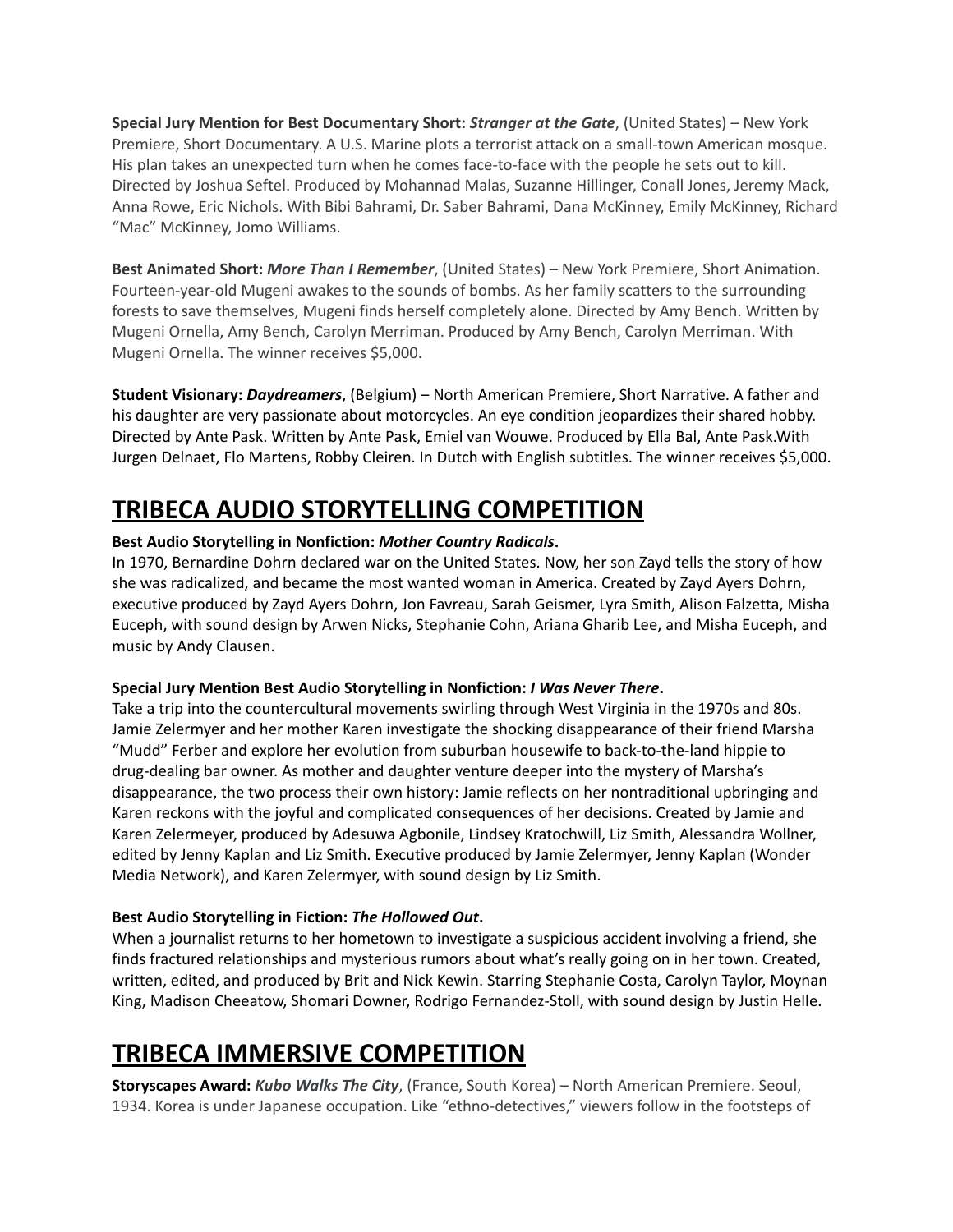Kubo, a Korean writer, in his urban flânerie. Through caricatures that mock the shortcomings of a Korean society emerging from the poverty and archaisms of the past, explore a city recklessly discovering the modernity and prosperity that come with occupation. Directed by Hayoun Kwon and produced by Innerspace VR. The winner receives \$10,000.

**Special Jury Mention for Storyscapes Award:** *EVOLVER*, (United Kingdom, France, United States) - World Premiere. EVOLVER from Marshmallow Laser Feast is a collective virtual reality experience which drops audiences deep inside the landscape of the body, following the flow of oxygen through our branching ecosystem, to a single 'breathing' cell. Through this transcendental narrative, it becomes clear that breath not only sparks life, but also connects us to the natural world through the cycle of respiration. Project Creators: Marshmallow Laser Feast, Jonny Greenwood, Meredith Monk, Jóhann Jóhannsson, Howard Skempton. Producers: Nicole Shanahan (Bia-Echo), Edward R. Pressman, and & Sam Pressman (Pressman Film), Terrence Malick (TF Malick Productions), Antoine Cayrol (Atlas V), and Mike Jones (Marshmallow Laser Feast).

**New Voices Award:** *LGBTQ + VR Museum,* (United Kingdom, Denmark) – North American Premiere. LGBTQ + VR Museum is the world's first virtual reality museum dedicated to celebrating the stories and artwork of LGBTQ people by preserving queer personal histories. The museum contains 3D scans of touching personal artifacts, from wedding shoes to a teddy bear, chosen by people in the LGBTQ community and accompanied by their stories told in their own words. The in-person version presented at Tribeca is a never-before-seen multiplayer biometric experience controlled by users' emotions in real-time. Project Creators: Antonia Forster and Thomas Terkildsen. Producer: Albert Millis.

## **TRIBECA GAMES COMPETITION**

**Tribeca Games Award:** *Thirsty Suitors*, (United States) - World Premiere**.** Jala is a young woman returning home for her sister's wedding and confronting her past. With wildly varied gameplay, Jala will fight skate punks, random suitors, and ultimately, her exes, in the ultimate battle to heal old hurts and ignite new truths, bringing Jala closer to understanding what she wants from her future. Can she learn to love herself and heal the wounds of her past? Created by Outerloop Games. Published by Annapurna Interactive

**Special Jury Mention for Tribeca Games Award:** *Oxenfree II: Lost Signals* (United States) - World Premiere. *OXENFREE II: Lost Signals* is the mind-bending follow-up to the critically-acclaimed narrative adventure game *OXENFREE* from Night School Studio. In the small coastal town of Camena, unnaturally occurring electromagnetic waves are causing interference with electrical and radio equipment. Reluctantly, Riley Poverly returns to her hometown to investigate the mystery. What she finds is more than she bargained for. Created by Night School Studios. Published by Netflix.

# **HUMAN / NATURE COMPETITION**

**HUMAN / NATURE Award:** *Katrina Babies*, (United States) – World Premiere, presented by Bulleit. *Katrina Babies* is a first-person account of the short-term and long-term devastation wrought by Hurricane Katrina, as told by young people who were between the ages of 3 and 19 when the levees broke. Directed by Edward Buckles Jr.. Written by Edward Buckles Jr., Luther Clement Lam, Audrey Rosenberg. Produced by Edward Buckles Jr., Audrey Rosenberg, Rebecca Teitel. With Miesha Williams, Cierra Chenier, Arnold Burks, Damaris Calliet, Calvin Baxter, Quintina Thomas Green. An HBO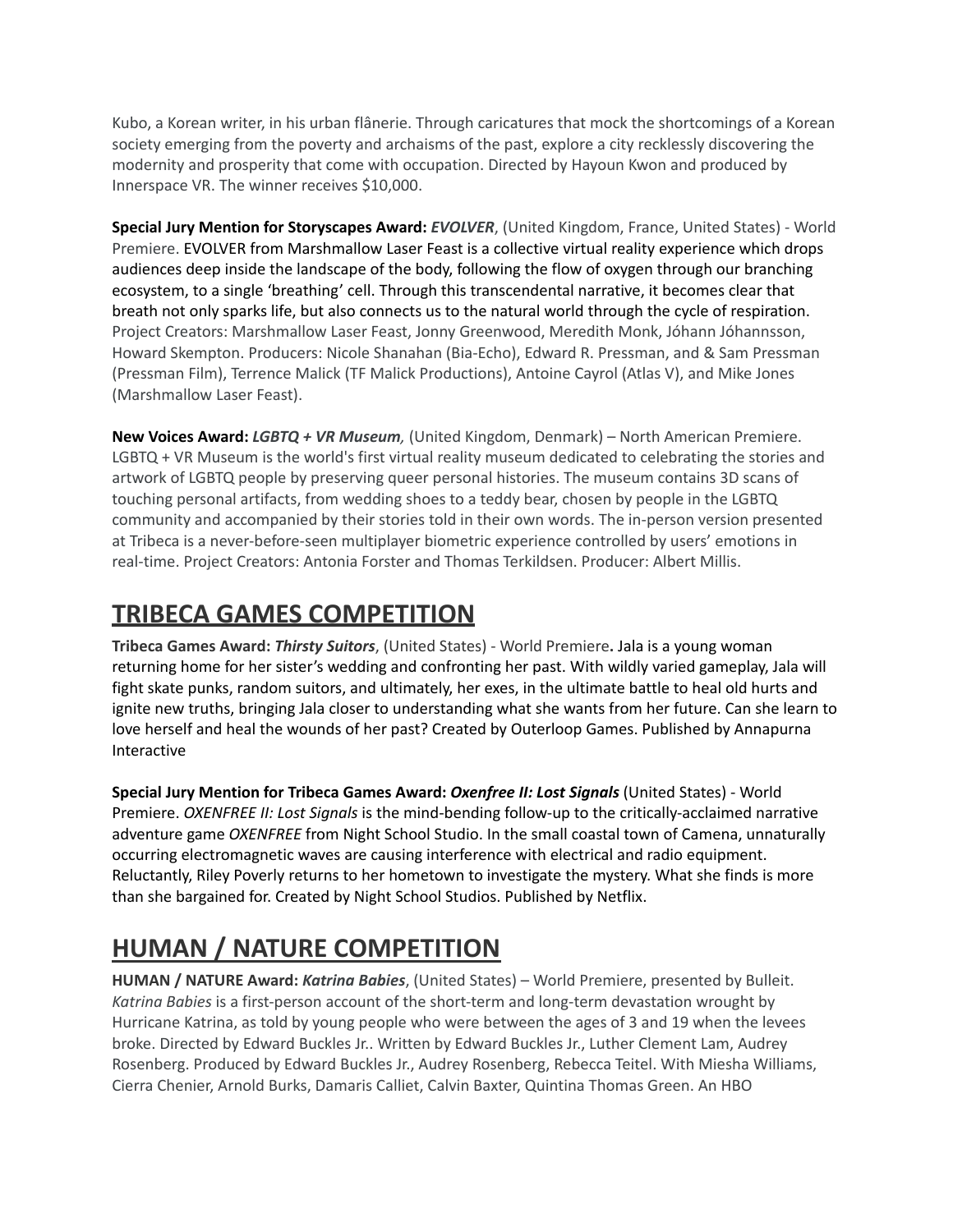Documentary Films release. The winner receives \$5,000 and a custom engraved bottle of Bulleit Bourbon.

## **AT&T PRESENTS UNTOLD STORIES COMPETITION**

**AT&T Presents Untold Stories:** *Smoking Tigers*, (United states). Over one summer spent at an elite academic bootcamp, a lonely Korean American teenager hides her true identity to fit in, only to discover the bittersweet pains of adulthood. Directed and Written by So Young Shelly Yo. Produced by Guo Guo. Untold Stories is a multi-year, multi-tier alliance between AT&T and the Tribeca Festival that awards \$1 million dollars, mentorship, and distribution support to systemically underrepresented filmmakers to produce their films. *Smoking Tigers* will also be guaranteed a premiere at the 2023 Tribeca Festival, subject to timely delivery of the film and granted a dedicated "first look" opportunity with HBO Max.

## **TRIBECA X AWARD COMPETITION**

**Best Feature for Tribeca X:** *The Beauty of Blackness*. Brand: Sephora. Agency: Epic Digital, VOX Creative, Digitas, Ventureland. Directors: Kianna Moore and Tiffany Johnson. In 1973, Eunice Johnson, the founder of Ebony and Jet, noticed a problem: Black women had to mix their own foundation in order to find a color that matched their skin. To tackle the problem, Johnson launched Fashion Fair, the first national cosmetics company that focused entirely on Black women. The brand triggered a renaissance in style among Black women and the global cosmetics industry took notice. Now, Fashion Fair is staging its comeback as a Black-owned business in a new era defined by massive cultural shifts and increased competition. The Beauty of Blackness follows current Fashion Fair CEO Desiree Rogers and President Cheryl Mayberry McKissack as they face the massive undertaking that goes into reviving an iconic beauty brand amidst a new cultural context and gives a front-row look to how the industry has changed, and how much progress we still have to make.

**Best Short for Tribeca X:** *The Comeback***.** Brand: Apple. Agency: TBWA\Media Arts Lab Shanghai. Director: Zhang Meng. The story follows a disheartened young stunt double-slash-wannabe director, his father, and a rag-tag crew of villagers as they set out to shoot an out-of-this-world movie in hopes of reviving their fading village and making it "internet famous". This 23-minute heartwarming story is set to encourage everyone to never stop believing in their dreams, even if that dream is as far aways as Mars. Will they succeed in the end? A multi-genre movie mixes up Hollywood sci-fi, traditional Kung Fu action and nostalgic feel-good comedy, entirely shot on iPhone.

**Best Series for Tribeca X:** *Stories About Helpful People***.** Brand: Zendesk. Creative Studio: Even/Odd. Directors: Sindha Agha, Erin Brethauer, and Tim Hussin. As a customer support company, everything Zendesk does — from how they build their customer experience software to the way they work with customers, is all about being helpful. It's the spirit they believe in. "Stories About Helpful People" is a series of mini-documentaries and photo stories. It's a series intended to inspire the Zendesk community to rally around the spirit of helpfulness. In GOLDEN AGE KARATE, a high school student helps a group of senior citizens get through a vulnerable time, by teaching them karate. In ERIC AND THE BEES, a U.S. military veteran discovers that beekeeping helps him cope with PTSD — and teaches other vets the healing powers of the hive.

**Best Immersive for Tribeca X:** *Emerging Radiance: Honoring the Nikkei Farmers of Bellevue***.** Brand: Meta. Creators: Tani Ikeda and Michelle Kumata. Emerging Radiance, directed by Tani Ikeda and illustrated by Michelle Kumata, celebrates the untold stories of Japanese American strawberry farmers